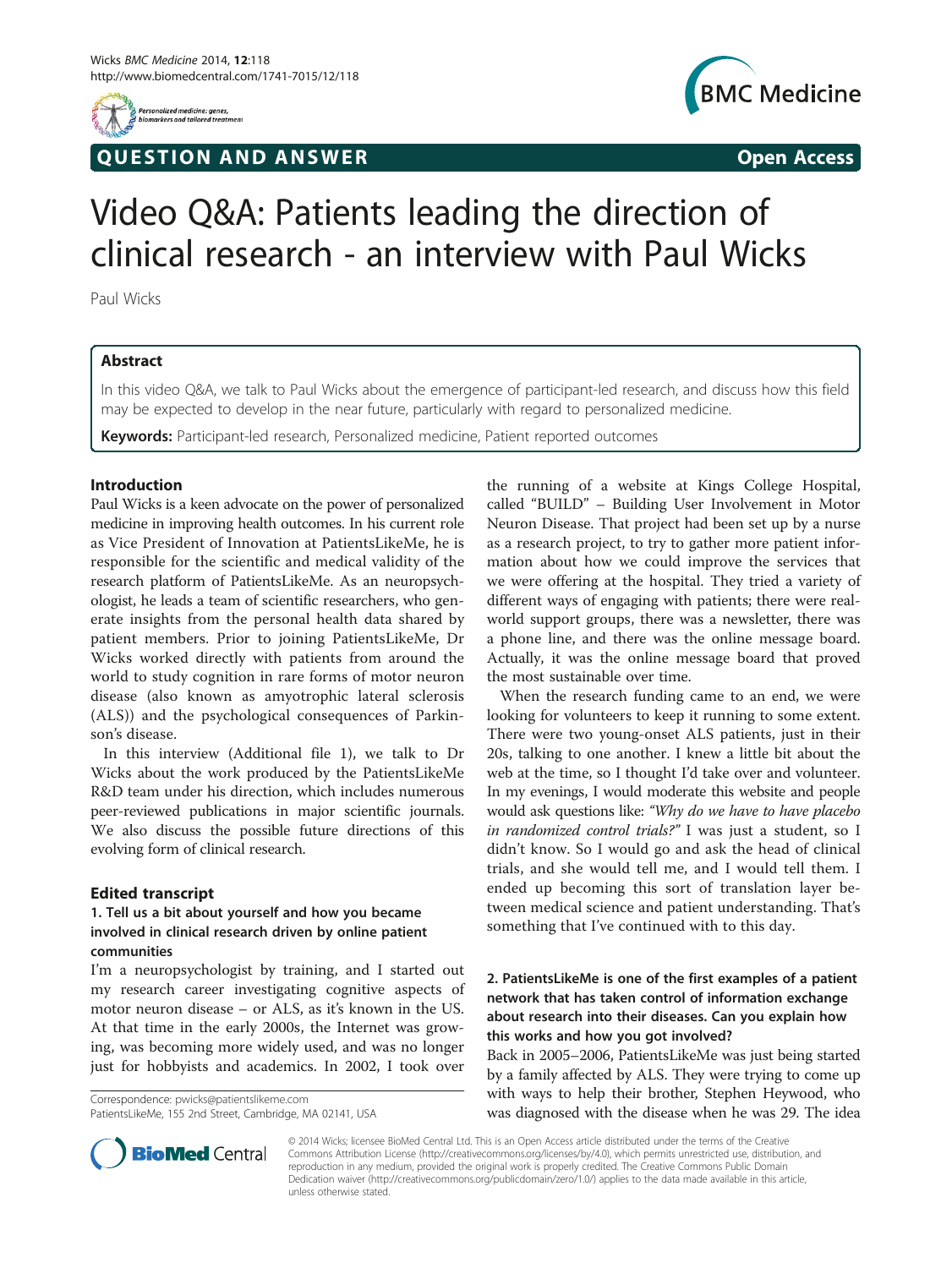was that rather than just having to rely on the evidence base for symptom management (which at the time was very thin), what if people shared their experiences to say, "Well this dosage of amitriptyline worked really well for excessive saliva, but it also caused constipation."? If people could share that sort of information systematically, then perhaps we could do research with it; perhaps we could do scientific analysis.

Some of the users of BUILD were the beta testers of PatientsLikeMe, and it was through that initiative that I came into contact with the Heywood family. I reached out to them and said what an interesting idea I thought this was, and they asked if I would moderate their forum. So I took what I'd been doing in the UK and translated it over to PatientsLikeMe.

ALS was the first condition discussed on PatientsLikeMe. We give people the opportunity to measure their condition by giving them patient-reported outcome measures and let them track their treatments against that. They can add information on prescription treatments, supplements, over-the-counter treatments, exercises, as well as the symptoms that they're experiencing, either through their disease, or they can add other diseases, other symptoms. They can also add lab measures – things like their forced vital capacity or blood tests etc.

The real difference between a system like PatientsLikeMe and a clinical registry is that all the members of the system can see all of the data of everybody else. If you think of a personal health record that was online, it might be just between you and your doctor. Or if you think of something like LinkedIn, you have to give permission before two profiles can connect. It's not like that on PatientsLikeMe. On our system, everybody can see everybody else's data. So this is a very different approach that is more about openness and sharing, rather than privacy and protection.

What that allows is much more rapid research, much more rapid discovery. We're asking questions in a scientifically rigorous way. We think about: what are the right questions to ask? What are the meaningful questions that patients can answer about their condition? What are the things which they don't have insight into? For example, you don't know your blood pressure right now, but you know how tired you are. So, we have to focus on what the right questions are that we can ask and what's really relevant for the condition.

#### 3. How, in your opinion, are patients starting to influence clinical research? Are there any examples?

There's 'patient-centered research', which takes the existing research infrastructure and brings patients in. So it says: we're going to do an observational study, we're going to do a clinical trial, we're going to set up a patient advisory board, etc. We're going to ask selected members with this

condition, or caregivers, to come and comment to give us advice on different things; for example: what are the most important research questions here, or do people really understand this outcome measure, or how can we make sure we communicate things clearly? I think that's very important, and I think that's long overdue.

"Participant-led research" is slightly different. That's saying: no, we're not going to use the existing infrastructure of research, like hospitals and trained scientists, etc. We're going to take some of those skills and transfer them over to the participants themselves. One example of that would be the lithium study that was conducted in about 2008– 2009 by a group of people affected by ALS (Figure [1](#page-2-0)). They were responding to a clinical trial which had been published in the peer-reviewed literature (in PNAS [Proceedings of the National Academy of Sciences]), by an Italian group which claimed that lithium carbonate – a drug frequently used for the treatment of bipolar disorder – would halt or significantly delay the progress of this rapidly fatal, incurable disease. The title of the paper even said, "Lithium delays amyotrophic lateral sclerosis." Members of our site translated the abstract out of the original Italian, using Google Translate. They were already trying to work out the best protocol for getting hold of this drug, before the medical research establishment had even read the published findings.

What ended up happening was, in the original Italian study they had got 16 patients treated with lithium carbonate, and they compared those with 28 controls who weren't taking it. Within about six months, there were 160 patients who had got hold of lithium off-label – so that's 10 times the sample size in the published literature. Led by a Brazilian patient, Humberto, and a caregiver in the States, called Karen, they started crowd-sourcing the data. One of the oddities about that disease is that the rating scale which is used in clinical trials can also be self-reported. Correlations between clinician interview and patient self-report is very high – it's above 0.9 (on the ALSFRS-R [Amyotrophic Lateral Sclerosis Functional Rating Scale–revised] scale). What that means is, the patients have access to almost the same quality resolution of information, of measurement, that the doctors did.

So they started using Google Spreadsheets to exchange their experiences with lithium, to compare their functional rating scores, dosage and side effects. They started running statistical tests on their data. In particular, Karen had a PhD in geology, which is not a medical science, but it's still a science. She was running t-tests to compare the outcomes in people who were self-reporting that they were taking lithium vs. a control sample who were not.

I think this raises a number of interesting questions, but one thing that I think can't be overlooked is that the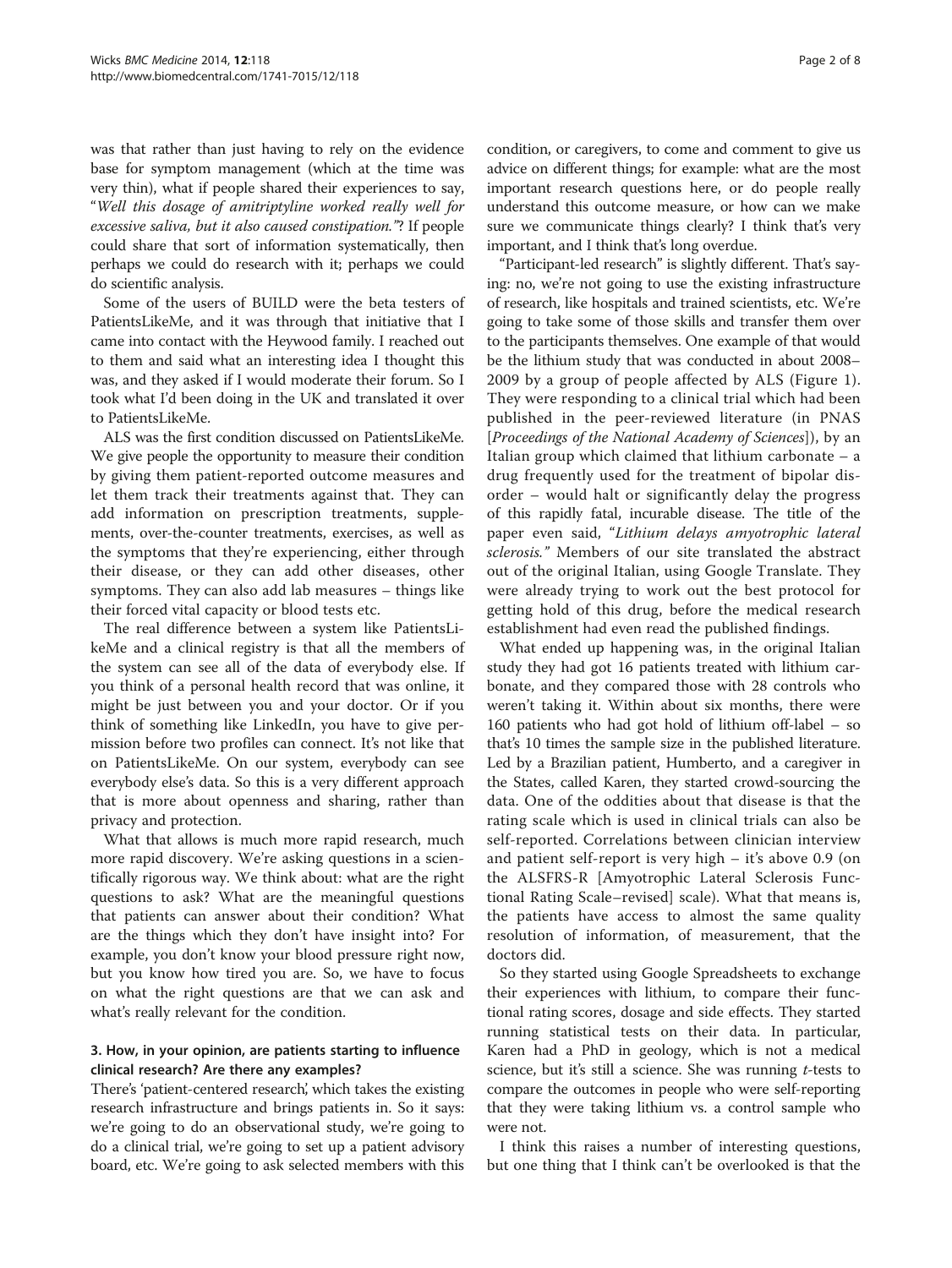<span id="page-2-0"></span>

control. Adapted from [\[6](#page-7-0)] with permissions.

members, the patients, the participants were asking many of the right questions. They were analyzing the original study that had been published in PNAS and saying,  $Tm$ not sure about the confidence intervals on this graph," or, "What was the dosage here?" or "Is this the right statistical test that they used? And was this single-blinded or doubleblinded?" They were picking the study apart just like a peer reviewer would. I think we often don't give participants and patients enough credit for being able to do that.

In the end, what happened was that we upgraded our platform on PatientsLikeMe, to allow people to more systematically measure these things so we could break out not just the total score but also the component items; we could more rigorously capture longitudinal data over time; and we could capture data in a way that was probably a bit more robust than Google Spreadsheets. We had a dialogue open with the community the whole time about where we were with the analysis, and people gave us suggestions. When it came time to publish the paper, we published it in an open access journal so that all the members of the community could read it. Another thing that we did was we actually uploaded the entire de-identified dataset to the community, so that other people wanted to take that data and re-analyze it, they could.

#### 4. Are there any risks to this type of research?

Historically, there have been signs of people perhaps rebelling against the system. In some cases, people with HIV in clinical trials would register at multiple clinics to try to make sure they were getting the treatment, not the placebo. Sometimes they would even meet up in person and swap pills; they would have "pill parties" so that people would get equal chances of placebo and treatment. The medical establishment thinks that the purpose of a trial is to learn something, but I think that these behaviors were an early indication that many patients think that the purpose of a trial is to get better. When these two things come into conflict, there's some tension there.

What the Internet and some of the tools that technology has allowed is for the patients to actually become more on parity with the medical establishment. If they have access to some of the same tools  $-$  e.g. online courses, Wikipedia, open access publications – then I think we have to react to that. Otherwise, there are some risks that if we don't react and we don't build constructive ways in which we can harness this energy, it'll actually backfire – it'll actually be counterproductive – for both patients and the research field.

#### 5. How will current ethical guidelines for research need to adapt to participant-led research?

I think, relative to our understanding of ethics as they exist in the developed world, in response to the Declaration of Helsinki, the Nuremberg trials and the Belmont report, participant-led research turns that on its head. Those reports and those ethical rules assume that there is such a thing as a researcher and such a thing as a participant, and that there's never a situation in which one person can be both things. I think it assumes an imbalance of power where one person knows more than the other, has access to more social capital and somehow controls the other person. I think there's a lot of stuff in there around protection of prisoners, of vulnerable people, that sort of thing. It doesn't really take into account what can happen when the people themselves who have a condition want to self-experiment. I think we really need to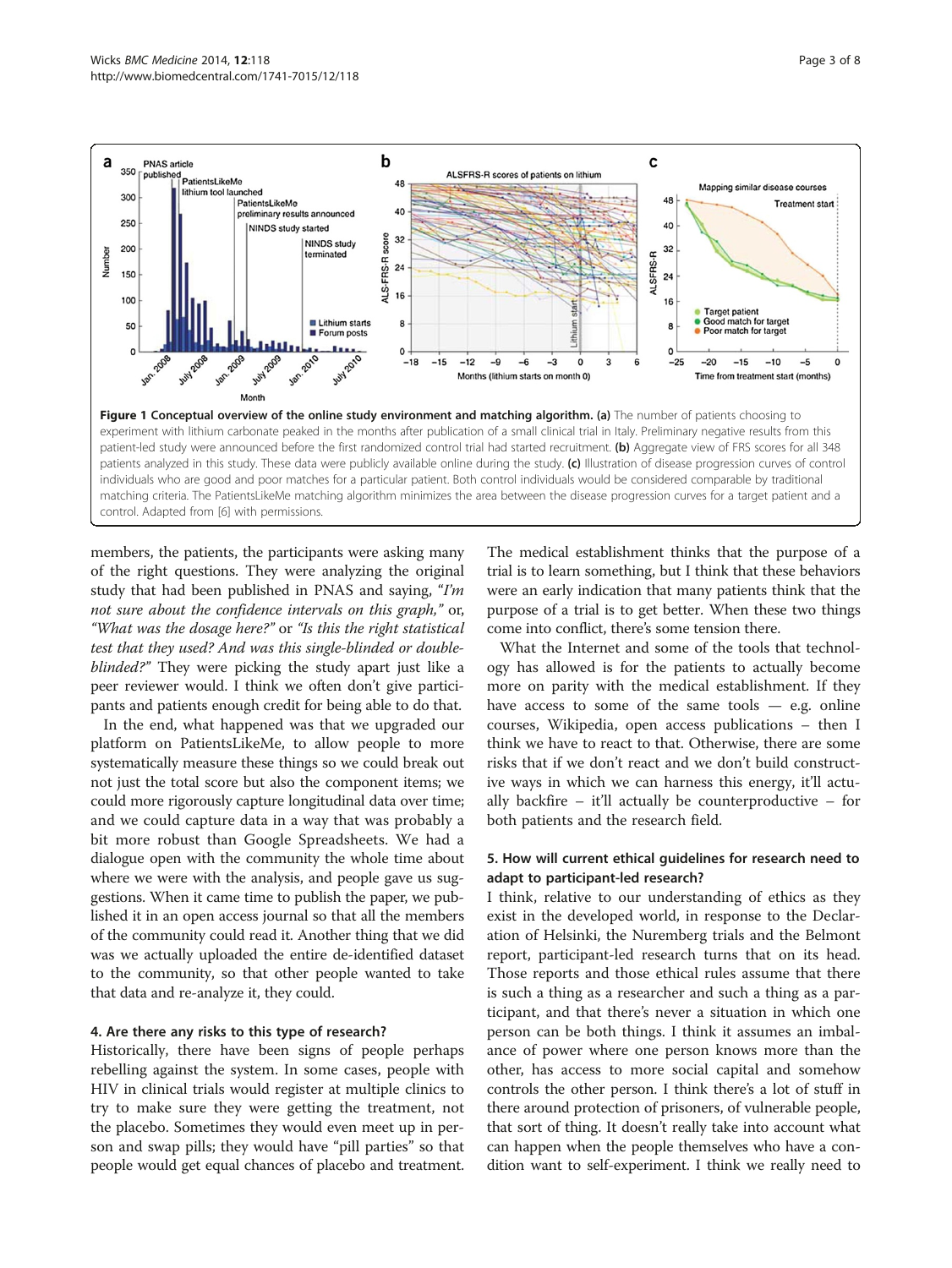think of how a co-production model of research is different here.

I don't think there are any easy answers, but for instance in the lithium study, one of the main people who was proposing the patients do it was a patient living in Brazil, using Google Translate to communicate with English-speaking people around the world. Which IRB [institutional review board], which ethics committee is responsible for that? Lithium carbonate, at the time, was generic. It was made by dozens of manufacturers and it cost pennies. Is there a manufacturer that should take responsibility for that? Was the responsibility for each individual patient down to the doctor who wrote the prescription, because they were off-label prescriptions? Does some responsibility lie with PatientsLikeMe as a place that collected the data and published the research? I think that's all unclear. But I think until the research establishment has more of a discussion about this, we're not really sure where to go.

I think what you can't do is close it all down; you can't put the genie back in the bottle. Because if it weren't PatientsLikeMe, it would be Google, or it would be Twitter, or it would be Facebook. You can run participant-led research over the telephone. The medium is not the issue here. The issue is this social activation that's occurred and the really simple group formation that social media allows. Unfortunately, sometimes these things get tested when things go wrong. So we've been very carefully keeping an eye on other experiments that are going on in our platform and in the world more generally.

#### 6. So, if patients start to take more control of the direction of research into their disease, how might this affect the patient-physician relationship?

In terms of the relationship with the clinician, I think it really varies with the condition to some extent. If you have quite a specialist condition like a neurological disease or a cancer, for example, frequently you'll be dealing with a clinician who's often involved in research. So I think they will take a keen interest in participant-led research, and my hope is that through clinician interfaces to these patient platforms – whether it's PatientsLikeMe or somewhere else – the clinician will use that tool to keep an eye on their own patients.

The other very important space we have to think about is where clinicians aren't involved in research. For instance, if you, as a relatively healthy person, are dealing with something like insomnia, diabetes, your weight, etc. – you probably are already self-experimenting. You cut out caffeine, you take up running – you do whatever it is that you have to do. So, there is some degree of self-experimentation already going on. I think the question is: at what threshold do we need to start informing people about what we're doing, what we're experimenting with?

Certainly, if you're using a drug, that crosses a clear threshold. But what about dietary changes, what about supplements, what about some levels of exercise? I think there's probably a point at which we need to either encourage patients to tell their clinicians or encourage clinicians to ask their patients: "What else are you trying?"

We certainly know in cancer and other neurological diseases that a fairly substantial minority of patients – around 15 to 20% – are taking off-label or complementary and alternative medicines and not telling their doctors. In the case where that's a multivitamin, that's one thing. But it's a more serious issue if the patient is taking St. John's wort or something that's psychoactive or that could potentially have an interaction with a prescribed drug.

It's somewhat dependent on the condition, but we also have to be mindful of the clinician's attitudes to this. I think there are some things they could say that could potentially damage that patient–physician relationship. And this may not be for everybody; I would predict that some clinicians will naturally attract patients who are willing to self-experiment, and other clinicians will say, "No, I need to be able to control the parameters, control the variables, because I am ultimately responsible for your health and, if you are going to self-experiment, then I'm not sure we're going to be able to work together on this." That's a different model. That's saying that we're tackling this condition together.

I think most doctors who are forward-looking and progressive would think of the problem that way. Certainly, people who work in terminal illnesses have been familiar with this for quite a while.

#### 7. Are there any other challenges or limitations this form of research? For example, levels of bias?

In terms of the challenges that we have to face, I think there are a few things that are common to all research projects. One is bias. Certainly, when we've compared the PatientsLikeMe sample, for instance in multiple sclerosis, with a tertiary research centre in Boston that sees thousands of patients, we found the group of people who selfreport and join PatientsLikeMe tend to be younger, are more likely to be female, and tend to be slightly better educated. But the important point is – not to the extent that you might think (see Figure [2](#page-4-0)). They are a couple of years younger. They're a few percentage points more likely to be female. This is not such a big bias that you can't override it either by stratified sampling or by sample weighting. So these factors are addressable.

The other question is – compared with what? We've looked at data in organ transplants, for instance, where in the United States every organ transplant patient is catalogued, barcoded, and followed up in rigorous detail. Most diseases don't have this level of detail recorded. So when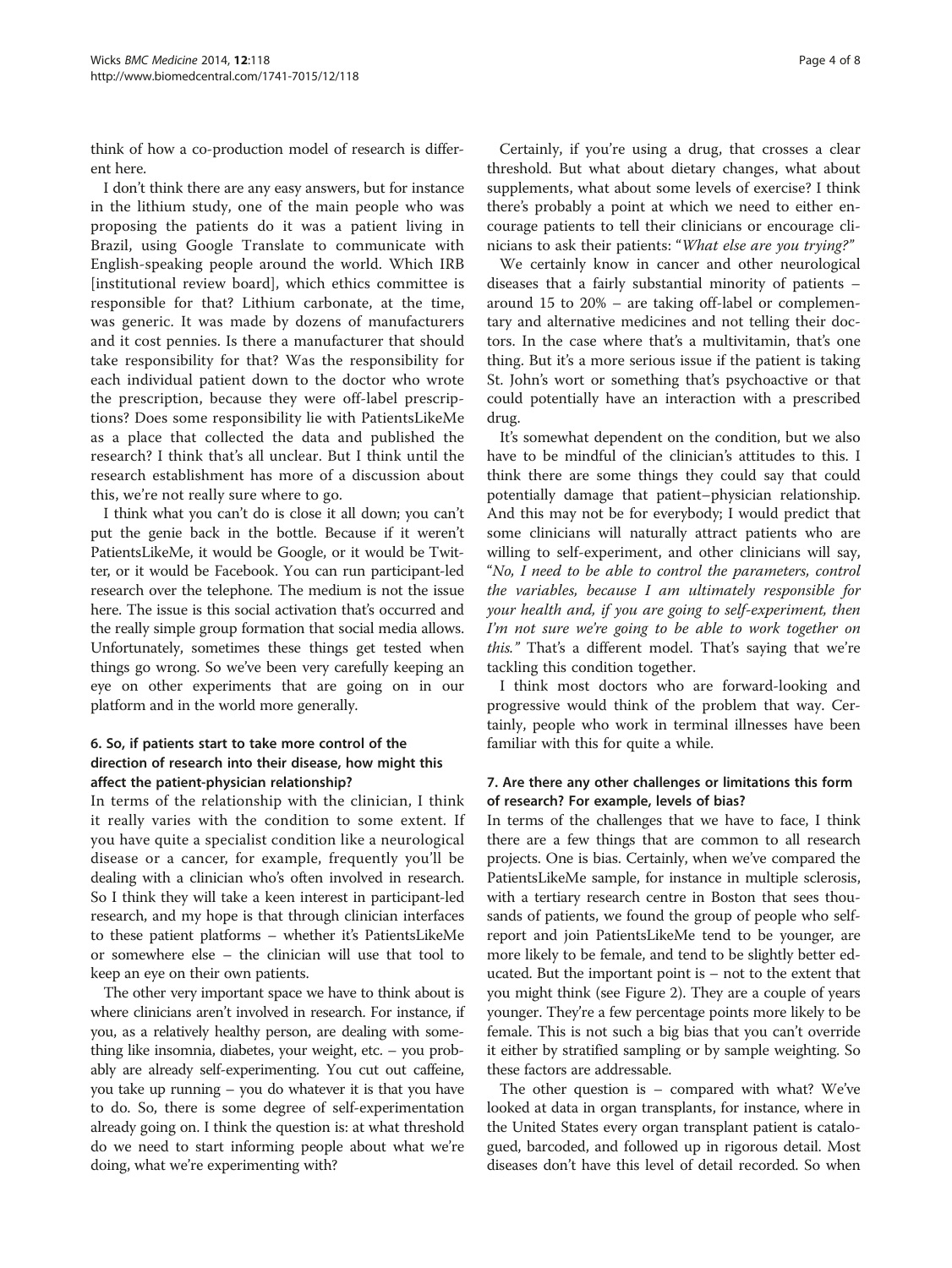<span id="page-4-0"></span>

| Variable                          | <b>PLM</b><br>$N = 10255$ | <b>MS Center</b><br>$N = 4039$ | Comparison<br>p-value |
|-----------------------------------|---------------------------|--------------------------------|-----------------------|
|                                   |                           |                                |                       |
| Current Age, yrs                  | 44.8 (10.6)               | 47.8 (12.0)                    | < 0.0001              |
| Age at first symptom, yrs         | 32.8 (10.0)               | 34.2 (10.8)                    | $<$ 0.0001            |
| Disease Duration, yrs             | 12.0(9.3)                 | 13.7(10.5)                     | < 0.0001              |
|                                   | $\%$                      | $\%$                           |                       |
| Gender (% F)                      | 80.1                      | 74.8                           | < 0.0001              |
| Family History of MS (% yes) 22.4 |                           | 25.5                           | 0.0002                |
| Race                              |                           |                                | < 0.0001              |
| White                             | 90.4                      | 92.4                           |                       |
| African American                  | 5.1                       | 4.6                            |                       |
| Other                             | 4.5                       | 3.0                            |                       |
| <b>MS</b> course                  |                           |                                | < 0.0001              |
| Relapsing-remitting               | 77.6                      | 70.2                           |                       |
| Secondary progressive             | 12.0                      | 22.6                           |                       |
| Primary progressive               | 7.3                       | 6.2                            |                       |
| Progressive relapsing             | 3.1                       | 1.0                            |                       |
| <b>Education Level</b>            |                           |                                | < 0.0001              |
| Less than 12 years                | 2.2                       | 2.5                            |                       |
| Completed High School             | 14.7                      | 16.9                           |                       |
| Some College                      | 42.2                      | 54.8                           |                       |
| Completed College                 | 25.8                      | 12.2                           |                       |
| Post Graduate                     | 15.1                      | 13.6                           |                       |

Figure 2 Comparison of the individual and disease characteristics of the PatientsLikeMe.com members with those of patients followed at the Partners MS Center. Adapted from [\[16\]](#page-7-0) with permissions.

someone asks if our population of patients with fibromyalgia is biased, well, we've got data points from 43,000 members in our system (last updated on June 2014). There are no other databases that large – so how would I know? If I'm biased relative to the consecutive case series of 120 patients in the literature – how do I know that they're not biased? It's very hard to tell. So that's one of the issues that we have to solve.

The next issue is around a classic problem: on the Internet, no one knows you're a dog. Well, on the Internet, how can anyone be sure that you're a patient? You might have multiple sclerosis; you might think you have multiple sclerosis; you might not have multiple sclerosis but you're trying to influence the community for some nefarious

purpose or just because you're messing around. Who knows? I think the degree to which we need to solve that depends on what problem we're trying to solve.

If we're going for a very rigorous high-end question like – should a regulator or a payer decide whether or not this drug is worth approving? – I think the data on which that is based have to be from people who've given some other level of verification that they are who they say they are. That could be as high as their doctor has signed a form, or it might not have to get quite that extreme. I think as people's access to their medical records gets simpler, you could imagine them giving permission to other systems to use that data. In the same way that you have permissions around what the government can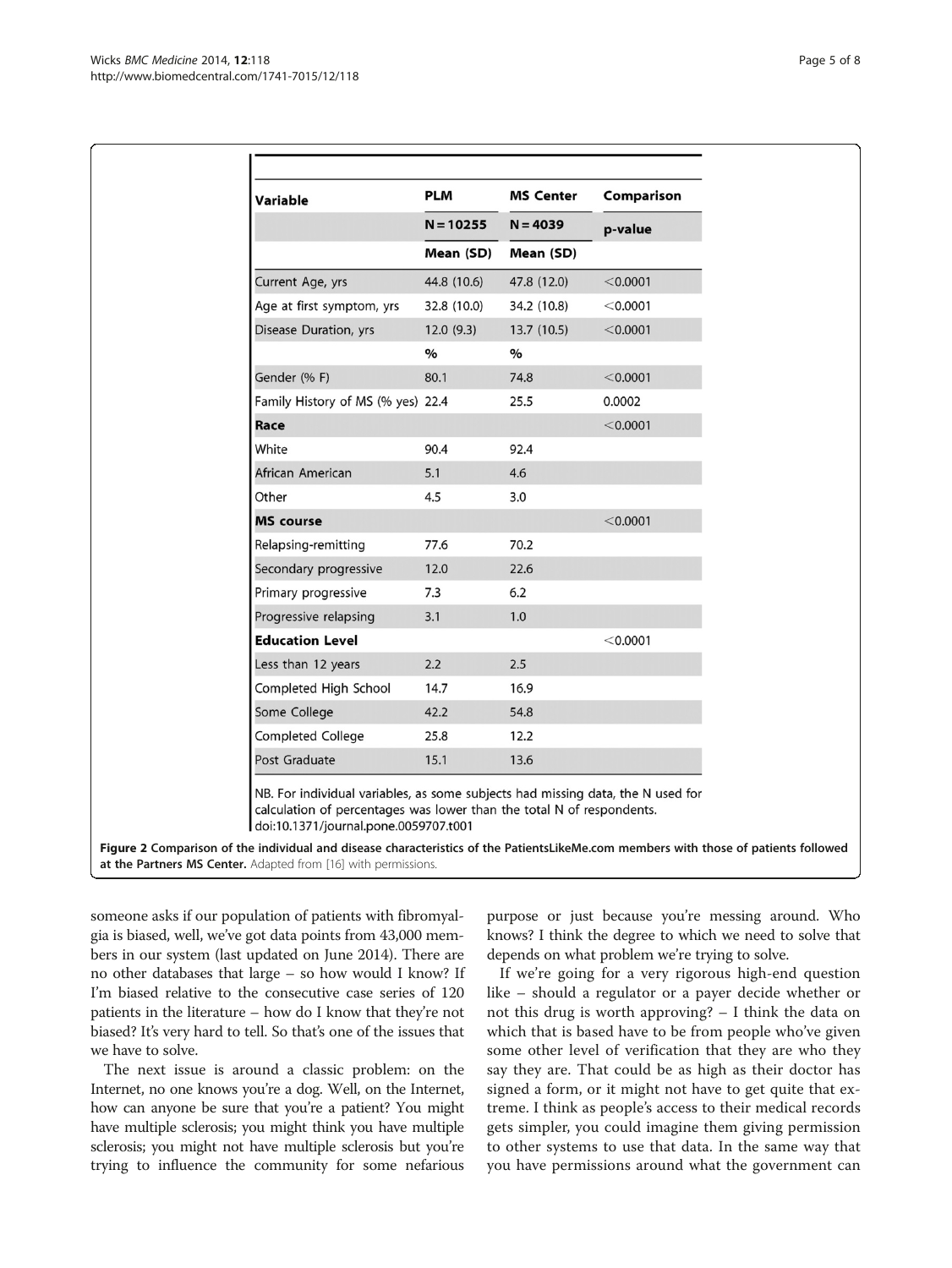see about you, and what your bank can know about you or transfer to other banks under agreements like Direct Debit, for instance, you could imagine being able to determine the circumstances under which your personal information can be shared with other organizations– whether that's universities or industry. That would allow us to upgrade the quality of the data, but still allow users and participants to retain a level of control.

The third issue is just familiarity. The people who make decisions about diseases, treatments, or health systems need to get more comfortable and more familiar with this sort of data. That's why I think it's very important to publish in the peer reviewed literature and to publish in open access journals where possible, so that there aren't barriers to people reading these studies. It's important to try out different data sources. Real-world data sources are messy data-wise – it's certainly not as clean as a clinical trial, but it may be more generalizable.

I think that's another place where there is both a limitation but a potential strength: data taken through online systems, or digital systems, may or may not be generalizable, depending on the condition. Those biases that I mentioned earlier don't do very well if what you're ultimately trying to study is, for example, schizophrenia in people who are homeless. You're going to struggle to do that. But if your research question is around working-age women with multiple sclerosis, well, those demographics of younger and female actually work to your advantage. So I think it's a question of actually picking out those populations where the bias and generalizability can be addressed, and looking at the status quo – where the databases and the samples are quite small.

## 8. Recently, Open Research Exchange (ORE) was created to facilitate collaboration between clinical researchers, academics, and patients. How does ORE expect to improve health outcome measurements?

A big part of building a learning healthcare system is about building the correct measurements. We can only look after our weight because we have weighing scales and there are labels in our clothes that tell us how big we are. For most of the thousands of medical conditions that exist, there are no such measures. You can't line up a row of people from end to end and say "this is the person with the worst autism or OCD for instance, and this is the person with the least worst" in such a way that is anywhere near as scientifically and psychometrically as rigorous as we can with blood pressure or weight or height, or anything that's more measurable.

This can be addressed to some extent. There are patientreported outcome (PRO) measures, where through just questions and surveys, patients can tell us about their experience of a disease. That's particularly important about things like pain, about symptoms, about quality of life, or

about the impact of disease on the activities of daily living. Perhaps we can have an objective measure in something like rheumatoid arthritis from a blood test, but what we're really interested in is: "how well can you open a jar?" or "how well can you function in the real world?" PROs really allow you to do that.

The issue, however, is that there aren't many PROs. There's the PROQOLID [Patient-Reported Outcome and Quality of Life Instruments Database ] that estimates there's a little under 1,000 PROs, and if there's about 7,000 diseases in ICD [International Classification of Diseases] and about 7,000 rare diseases that don't even have names, then we need more measurements. The other issue is that many of these measurements were developed a long time ago, so they suffer from anachronisms; they say, "how full of pep are you?"; they ask, in an Asperger's screening instrument, whether or not you can program a VCR [video cassette recorder]. In this world of TiVos and DVRs [digital video recorders], that's no longer relevant.

What we need is a way of developing PROs faster. We could also do with reducing limitations on them. Many of the PROs are licensed, copyrighted instruments – you have to pay thousands of dollars for a license fee or several dollars per use, and that limits their use. It restricts their use in innovation and in app development, and restricts them only to expensive and well-funded clinical trials.

The point of the Open Research Exchange – funded by a grant from the Robert Wood Johnson Foundation – is to overlay a platform on top of PatientsLikeMe, which allows researchers to come and enter their prototype PRO measures, and for patients on our system to come and help to improve them. So, for instance, if there's a question like, "How frequently do you experience suicidal ideation?" we can target a patient who we know has had a mood disorder in the past to come and provide feedback on that question. They might say something like, "Well, gosh, I don't know what ideation means. Do you mean have I had thoughts about killing myself? That's a question that I can relate to." We can get more patients to look at that quickly, have the researcher iterate on that question, and then get another group of patients to come and provide further feedback. So we can very quickly improve upon individual questions.

You could also field it to a larger sample – to a few hundred people who are willing to be volunteers so that psychometric information can be gathered rapidly. So through item response theory we could ask, do we see enough segregation between the people saying "not at all" and "a little bit" or "somewhat"? Are these the right categories or should we use a 1 to 7 scale, or a 1 to 5 scale? There are psychometric statistical answers to that, but we frequently don't get them in medicine because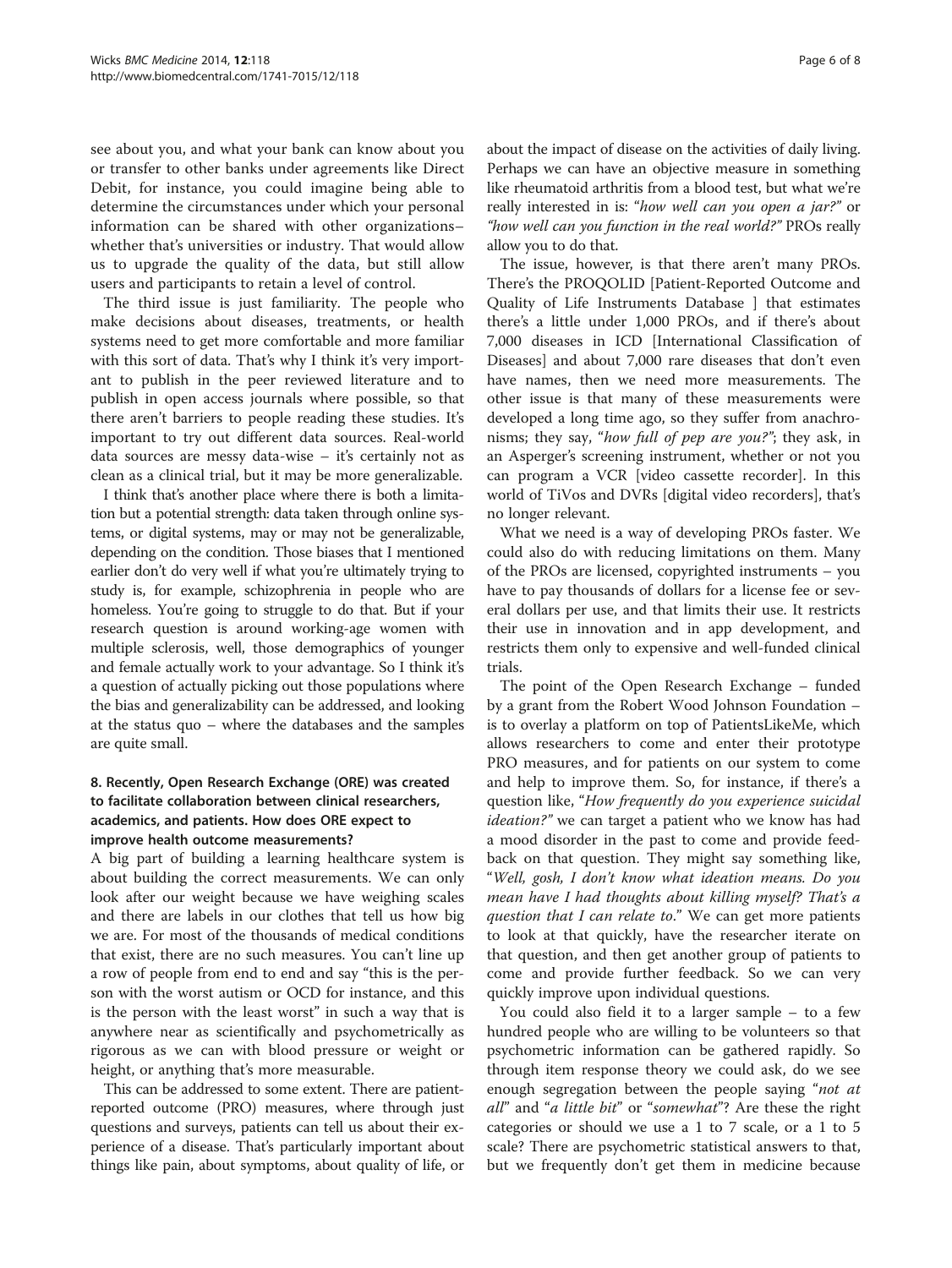people don't have access to a sample that can try out one version with five items and one version with seven items. However, because these people are online, they have the time to do that and they're willing to do that.

In 2013, the mission was to develop three PRO measures rapidly and so far we're on track to achieve that in a number of different areas. All those instruments will be licensed under a Creative Commons Sharealike licence, which means that they can be built upon and translated, and what we're trying to build is an ecosystem around which PRO developers can come in and volunteer to help out other people. So, if you have a statistical skill and a little bit of spare time, or if you're a good item developer, you could help your peers. We could create item banks and libraries of instruments so that if someone comes in, for example a parent who's very well motivated and wants to develop a PRO for their child with a developmental disorder that has some characteristics of autism and Down's syndrome, for instance, we could take those items that have tested well and build that into a new scale. Because it's all under Creative Commons, we can reuse that work without having to worry so much about that copyright, and then go on to build new instruments.

So, it's sort of an open library. Our software engineers talk about it as GitHub for PROs, which is a software development tool that allows a lot of open access work. Next year [in 2014], what we'll be looking at is trying to bring in more of those patients, more of those caregivers. When you let the software take off some of the heavy lifting, you're able to concentrate on what you actually want to do. In this case, that would be: share your experience of what it's like to live with a disease and give feedback to the researchers on what it's actually like to be a patient.

#### 9. How do you expect this field to develop in the next few years?

My hope is that people will be open to some of these ideas because, who knows, one of our participant-led research projects could be right. It could be successful. I think much of the existing scientific endeavor is set up around new, patentable pharmaceutical molecules. But in the case where it's exercise or diet or something like that – maybe even a behavioral modification – there's not a large well-funded machine behind it that can go and study that, which means that we can miss out. There are many conditions – diabetes is a perfect example – where those things can be just as effective, if not more so, without the side effects. But unless we build a system that captures that and allows it to filter back into the medical system, it's going to remain just a sideshow on the outskirts. The next few years, I'm really expecting the governments of the world to wake up to this, for the health systems of the world to wake up to this, and to start engaging a bit more with the problem.

I think a lot of the participant-led research world has come from patients and participants, as you would expect. Frequently, people who are professionals in their working lives then get sick and have come from a very high-tech environment like architecture or engineering or town planning, and then they get ill and they're amazed that these systems don't exist and so they go and build them. That's fantastic, that's great, it means they come from exactly the right place. But at some point, these things need to scale up. They need to start interacting with the health system, and the health system is controlled by a variety of large players and big barriers to entry, and they are sometimes a little bit reticent to innovate.

I think the opportunity here is to say – well some of this work has been done. Some of the early barriers have been overcome by the pioneers, the patients out there in the field. I think now is the time for the people who run hospitals or run decision-making bodies, to say – well OK, what are some of the tendrils we can extend to see if we can link up here? Not to say – is it good enough yet? Pass or fail. But to say – well if these people did a, b and c, then we would be able to use their data, then we would be able to help involve them in the decisions more. Then we'd really be able to build their system into ours and make use of that.

Certainly, people with rare diseases have got a jump on this because the patients are so well motivated. But also, there are so few researchers involved in this that really they're interested in all the help they can get. People like the Alkaptonuria Society (AKU), have been extremely involved in building clinical databases of patients all over the world, centralized out from the UK. They're helping to run trials. They've even crowd-funded the recent replication of a trial; when their funding gap of \$100,000 showed up, they didn't just shut the trial down, they went out on IndieGoGo and started fundraising through their researchers, through their communities, through their hospitals, in the same way as some of Kickstarter commercial projects.

There are some interesting new ways that this can be harnessed and built into the existing research infrastructure. One of the most pioneering groups in this field is the Multiple Myeloma Research Foundation over in the States, who've actually worked very closely with the pharmaceutical industry, and even funded pharmaceutical companies to develop drugs. Now, that is exactly the opposite way round of how we normally think of a nonprofit organization or a charity. But they've taken a very aggressive approach in wanting to look at treatments that have potential and to say – well even if there's not an addressable market for this, we would like to make that